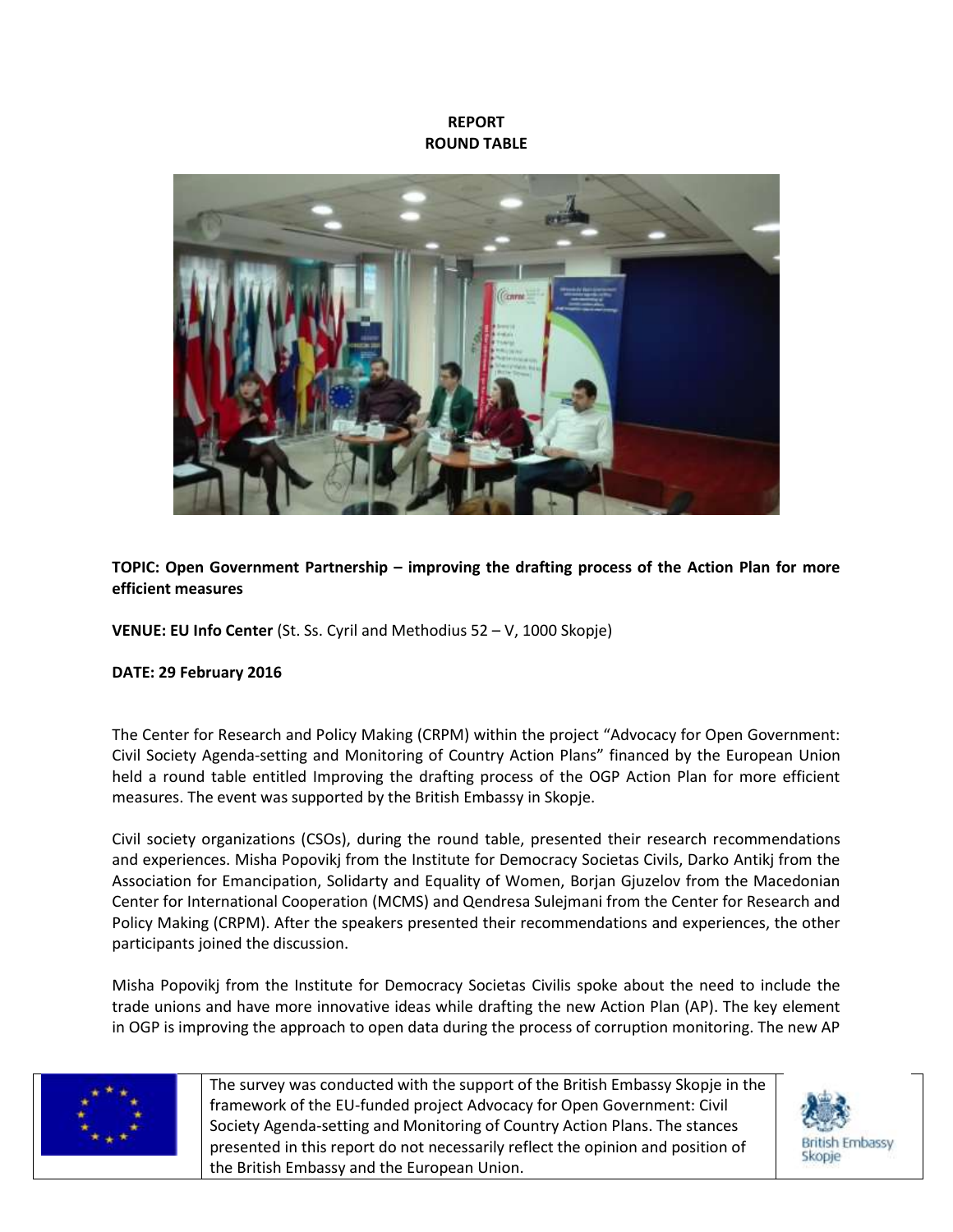should identify new measures in the area of good governance and fight against corruption. These measures should be tools for the CSOs to avoid wasting time on searching for data, which should be open, and instead dedicate its resources on doing analysis. As an instance for this was mentioned the procedure for obtaining data for public procurement. Therefore, it is necessary to set up a free ownership registrar, whose main purpose will be to determine the identity of the enterprises owners. Additionally, there should be registrar for political party donors (such as citizens and companies) and it shall be constantly monitored. The purpose of this measure is to determine the relationship between donors of political parties and their entrepreneurial status. However, in order to be successfully carried out, the State Commission for Preventing Corruption should be involved and they should prosecute the cases which raise a red flag.

Marija Risteska from CRPM added that it is a well-established practice in many countries to have access to open contracting, i.e. to access to both the procurement as well as implementation procedure.

In his analysis, Darko Antikj from ESE focused on the challenges their organization faced during the implementation of the measures from the second AP, namely *freedom of information and fiscal transparency*. Therefore, he stressed the growing need to expand the cooperation between state institutions, on the one hand, and the business community, CSOs and citizens, on the other hand. In order to achieve this goal, one needs to use all tools at their disposal to facilitate this process. Furthermore, while drafting its budget the Government should strive to provide sufficient means to implement the measures arising from the AP. Other things that should be taken into account is to avoid copying of the measures from one ministry department plans to another AP, which was the practice in 2011. Another thing that should be accounted for is that the areas where ESE was an active implementing party, only 19 per cent of the envisaged measures where implemented, and large majority in the last quarter of the first year. Thus, it is of absolute necessity to enable an environment whereby the government shall create mechanisms on measures implementations, whilst the CSOs will blindly follow it without remarks or contributions. This should encourage the cooperation and coordination between CSOs and state institutions. Last but not least, Antikj said that the cooperation and coordination between CSOs can be achieved through more frequent meetings and working groups. Simultaneously, the state institutions shall provide timely information to CSOs, instead of the existing practices where the CSOs were informed couple of days prior to the deadline, and had only a day or two at their disposal for a reply.

In this regard, Marija Risteska complemented his analysis and stated that, what is required is to change the framework for adopting the AP. Instead of the existing model CSOs should to push for a new model which shall use the allotted time to its maximum, and not waste 5-6 months from July until December, when the Government adopts its budget.

Borjan Gjuzelov's from MCMS analysis focused on the area of participatory policy making. MCMS was an active implementing party within its project "Mirror of the Government." With regard to this project MCMS is drafting weekly, monthly and quarterly reports. The focus of the reports is ENER, i.e. to what extent is the government using this tool to publish law amendments. In order to improve the existing situation, it is required to have good cooperation and political will, because as he noted the Ministries are not inclined to publish their law amendments. As an instance, he mentioned the case of the Ministry of Education. The Ministry was one the few that published their amendments, however, always after the deadline. This placed them in the category with most concessions. Even though, compared to other Ministries, they published the most amendments, they still failed to keep the



The survey was conducted with the support of the British Embassy Skopje in the framework of the EU-funded project Advocacy for Open Government: Civil Society Agenda-setting and Monitoring of Country Action Plans. The stances presented in this report do not necessarily reflect the opinion and position of the British Embassy and the European Union.